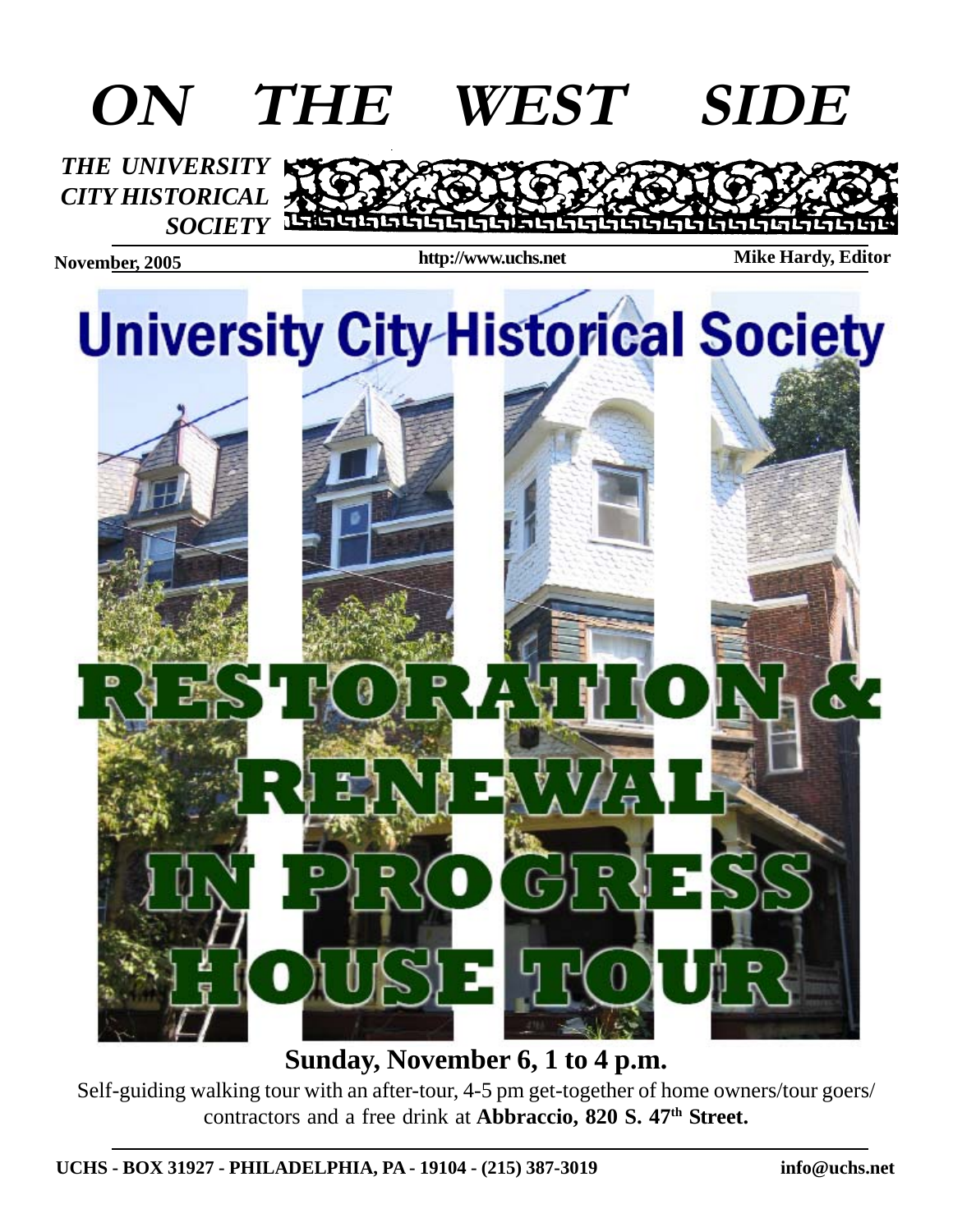Page 2 Considering adding a bath room? Redoing your kitchen? Restoring your fireplace mantel? Building a deck? Landscaping the back yard? Help may be on the way!

 For both old house lovers and would-be or atpresent renovators, experience an inspiring look at some current projects, large and small, in University City's historic buildings, including kitchens, baths, fireplaces, new layouts, landscaping, and whole house makeovers. The homeowners will be on hand to share their experiences, offer advice and pass on their recommendations re craftspeople, contractors & suppliers.

 Tickets, maps and details available on the day of the tour, at **Calvary Center for Culture and Community**,  $48<sup>th</sup>$  and Baltimore Avenue entrance, beginning at 12: 30 p.m. UCHS members, \$15; non-members, \$20. Tour proceeds benefit UCHS preservation programs.

 Public transportation, Route 34 trolley from City Hall/30th Street Station and points west. Parking on the street in the neighborhood and free city parking lot, mid block, 4700 block of Baltimore Avenue.

 Pre-tour brunch options, post-tour dining in the immediate neighborhood available on request.

#### **SATTERLEE HOSPITAL**



#### **REENACTMENT** By **Dick Dretsch, UCHS Board Member**

 If all goes as planned, the fall of 2006 will see the first **Satterlee General Hospital Encampment** honoring the **Civil War** hospital, at that time the largest hospital in America, that occupied the area north of **Baltimore Avenue** and what is now **Clark Park**. See www.uchs.net **"Satterlee, a Civil War**

**Hospital"** for maps and general information. This encampment/reenactment will include medical tents, surgeons, hospital staff as well as soldiers and families recreating a Civil War field hospital. This is a very different reenactment from the more common battleground reenactment because it will celebrate all aspects of the Civil War, both its military and civilian dimensions. One might look at it as a window into the **"E.R."** or **"M.A.S.H."** of its day. There will be demonstrations of surgical tools, operating and nursing environments, families at site visiting and taking care of their loved ones and soldiers running the hospital as well as troops giving demonstrations as they are encamped at the site. There might be campfire songs, poetry readings and even a re-creation of an early baseball game between regiments for visitors to cheer.

 This project is in the early planning stages and we hope to reach out to many other partners for the project. Those who would like to volunteer to help should leave a message for me at **info@uchs.net** or **(215) 387-3019**.

### **A CALL FOR NOMINATIONS**

for this year's recipients of **UCHS Outstanding Preservation Awards** and the **Preservation Initiative Award**. The first of these are presented to those properties, their owners and those responsible for works of outstanding exterior preservation and/or restoration during the year 2005. These can be institutional or commercial properties or residential or investment properties. Suggestions should be forwarded to **UCHS, P.O. Box 31927, Philadelphia, PA 19104** or **info@uchs.net** with as much information about the properties and their recent improvements as possible.

 Nominations for **UCHS Preservation Initiative Award** for 2005 are for programs or activities in **University City** that offer outstanding possibilities for furthering historic preservation efforts or projects.

 These awards will be announced and made at next year's **Valentine's Awards Tea** in February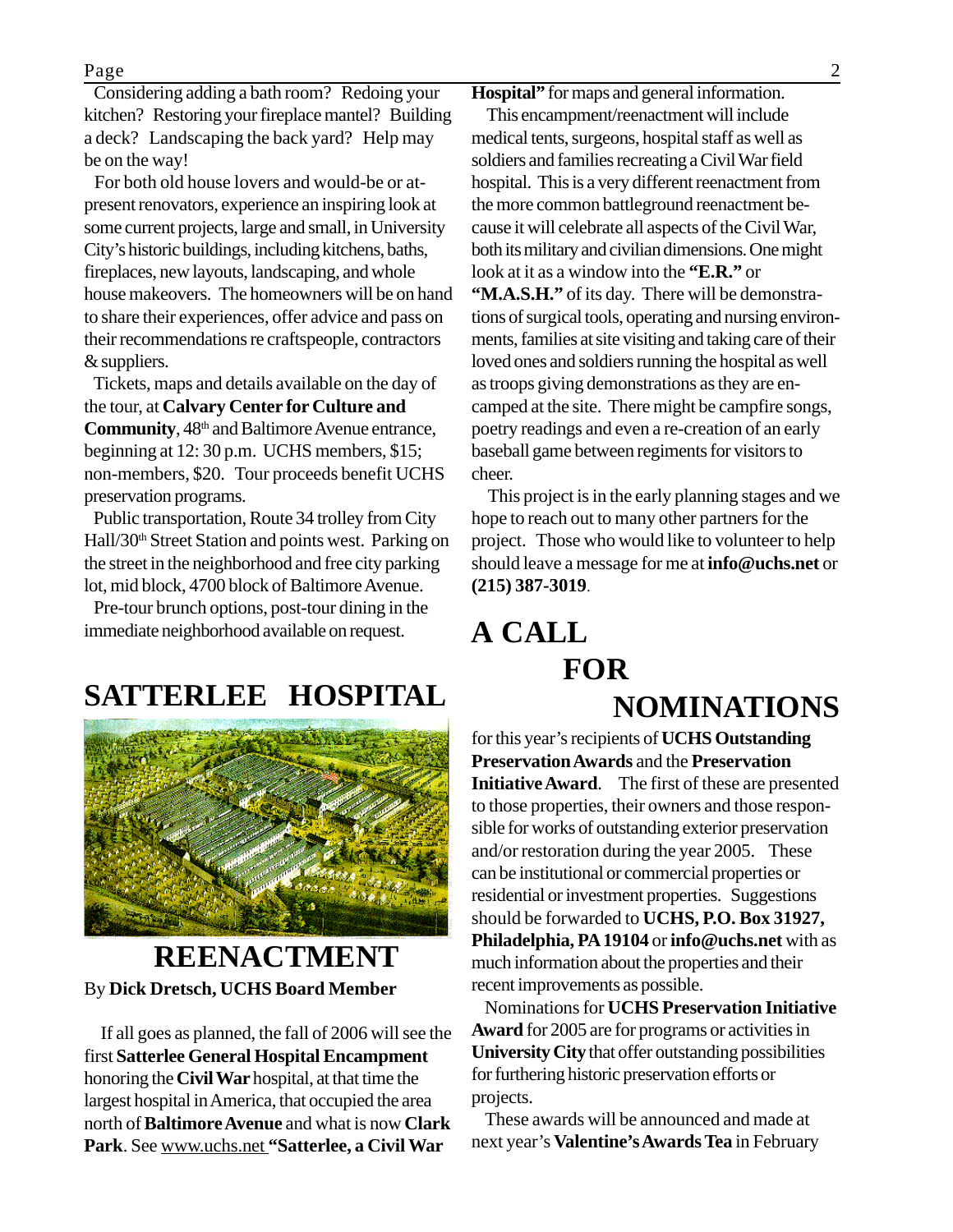Page 3

along with the complete listing of those property owners and craftspeople thanked for their **Gifts to the Streets** commendations for historically sensitive façade improvements, including multi-colored paint schemes and those thanked for **Green Gifts to the Streets** in the form of gardening and greening improvements. There is still time for others to be nominated for these citations. Contact us with your suggestions for addresses to be honored..



#### **PRESERVATION CRISIS, TOO**

*In the wake of Hurricane Katrina, our immediate thoughts and efforts must be directed toward those whose lives are still at risk. But it is not too early to begin planning the massive effort that will be required to restore the hard-hit communities of the Gulf Coast. This effort will necessarily involve billions of private and public dollars, both from the United States and abroad.*

> *– Richard Moe, President, National Trust for Historic Preservation*

 **UCHS** supports the National Trust's efforts to insure that the architectural heritage of **New Orleans** and the **Gulf Coast** is not lost forever in the rush to rebuild after this season's devastating hurricanes. The historic vernacular architecture of the region is part of what makes the area so unique, and is integral to the communities that live there. To aid in these preservation efforts, UCHS will match members' donations to the **National Trust's Hurricane Katrina Relief Fund** up to a total of \$2500. Simply make a donation before December

15, online at **www.nationaltrust.org** or by mail to **National Trust for Historic Preservation, 1785 Massachusetts Ave., NW, Washington, DC 20036-2117.** Then send a copy of your receipt or cancelled check to **UCHS** at **info@uchs.net** or **PO Box 31927, Philadelphia PA 19104**. UCHS will make a matching donation to the fund.

## **KIRK & NICE DISPLAYS**

 University City's **Eva Brothers**, whose family are long-time residents of **Spruce Hill**, has organized a number of events for **Kirk and Nice Funeral Home**, the oldest in the United States. From Nov. 1 to Nov. 5, a replica of **Abraham Lincoln's** coffin and archives of the funeral home will be on display at their office at **80 Stenton Avenue**, **Plymouth Meeting**, weekdays from 9:00 a.m. until 7:30 p.m. and Saturday, from 10:00 a.m. until 3 p.m. These move to their branch at **333 County Line Road, Feasterville**, from Nov. 8 until Nov. 14 at the same hours, including Sunday from 10 to 3.

 On Thursday, Nov. 3 at 7:00 p.m., **Kirk and Nice in Plymouth Meeting** will host **Ms. Jane Peters-Estes**, speaking on **"Grave Matters,"** a look at Victorian mourning customs. Admission is free and includes refreshments. **R.S.V.P. (610) 832-2064** or **evabros@aol.com**

## **HOLIDAY HOUSE TOURING**

For those who need a house tour "fix" during the holidays, consider **Historic Harrisburg Association's 32nd Annual Candlelight House Tour, "A Bellevue Fantasy" on** Sunday, December 11, 2005 from 1 PM – 6 PM, Admission: \$15.

 Tour homes in an area that reflects the genius of two of America's pioneer advocates for urban beautification and landscape conservation: **J. Horace McFarland** and **Warren H. Manning**. Homes in **Bellevue Park** were either individually commissioned or built by contractor-developers on speculation along a contoured terrain, winding streets, and well-established landscaping. The resulting effect is one of placid beauty in the midst of the hustle and bustle of a busy urban center.

Carriage rides and carolers, cookies and cocoa